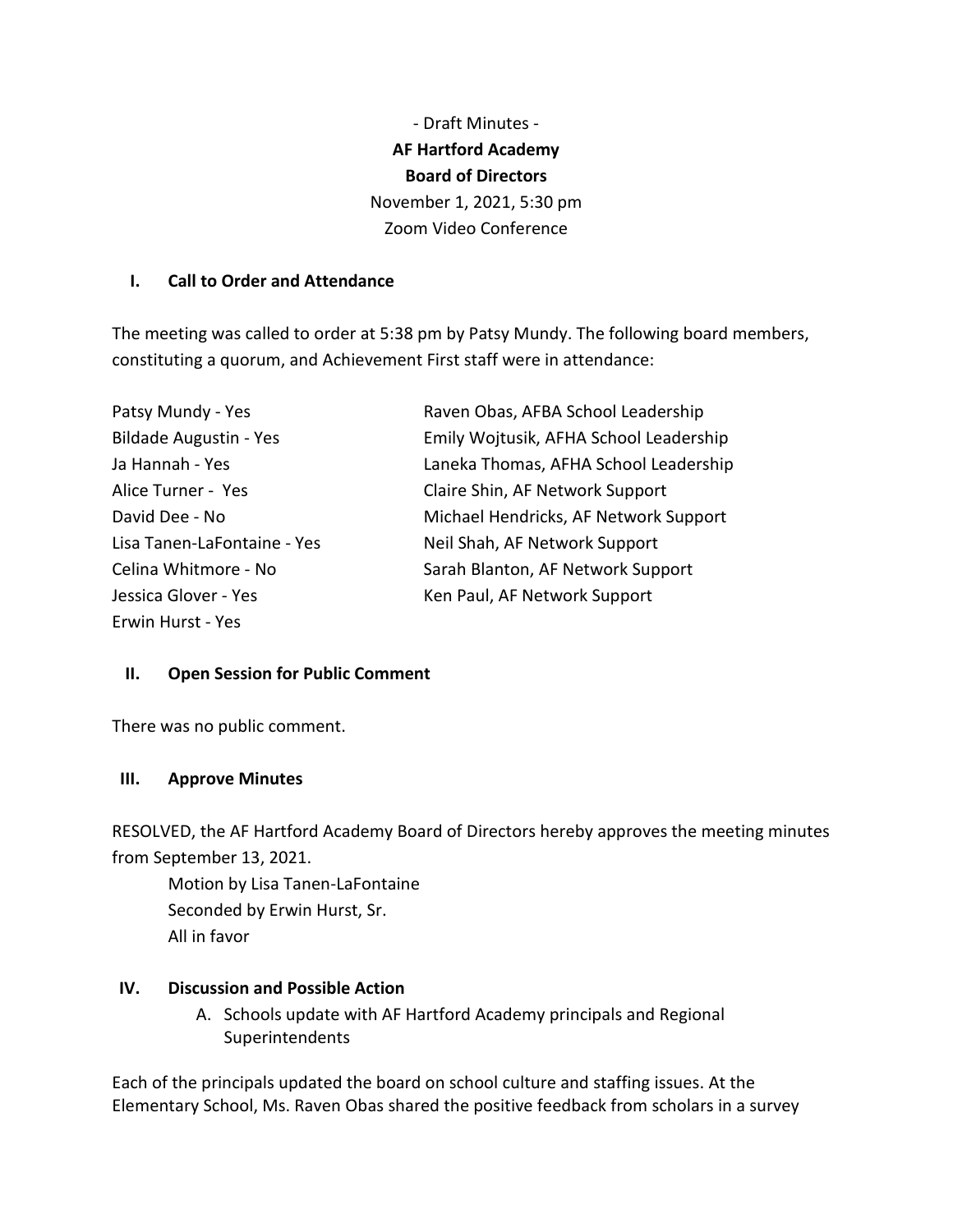taken by 90% of students. 86% feel positively about being at school. It is the strongest start to the school year they've had. 87% of staff reported feeling positively about working at the school. The goal was 85%.

She updated the board on staffing vacancies but said that she was confident the kids aren't feeling the impact of staffing challenges despite teachers starting to feel burnout.

Ms. Obas shared that she's feeling proud of the staff for rallying and making the school feel positive for the kids.

Ms. Emily Wojtusik shared that on any given day, there are between three and eight staff members who are out for COVID related reasons on top of the five open positions. The vacancies are due to resignations, one anticipated termination due to the vaccine mandate and one internal promotion of a teacher to a leadership position

Ms. Laneka Thomas shared that there are ten unstaffed positions with a minimum of 1-2 absences daily for COVID related reasons (and multiple days that have had 5-8 staff out). Coverage has had a significant impact on staff morale. In response to the staffing challenges, the school moved from a seven to six period day. The seventh period will be an enrichment period and the school will offer chess club, math club, art club, dance and others.

Ms Claire Shin and Mr. Michael Hendricks, regional superintendents, shared their high level view about how well the principals are doing showing up for kids.

Ms. Stephanie Keenoy, AF's Superintendent, talked about the staffing challenges and teacher recruitment efforts going on for this year and next year.

The board considered and voted on the resolution below.

WHEREAS, principals and Achievement First (AF) staff have detailed novel challenges and concerns in light of COVID-19, and the board has considered such challenges and concerns;

RESOLVED, the AF Hartford Academy Board of Directors hereby authorizes the Superintendent, in collaboration with school principals, to make temporary programmatic and/or structural changes to the instructional model as permitted by law, subject to authorizer approval,

BE IT FURTHER RESOLVED, Achievement First and its designee are, jointly and severally, authorized and directed, in the name of AF Hartford Academy, to take any and all actions and/or submit such documents needed to effectuate the foregoing resolution.

Motion by Billie Augustin Seconded by Erwin Hurst, Sr. All in favor with Alice Turner abstaining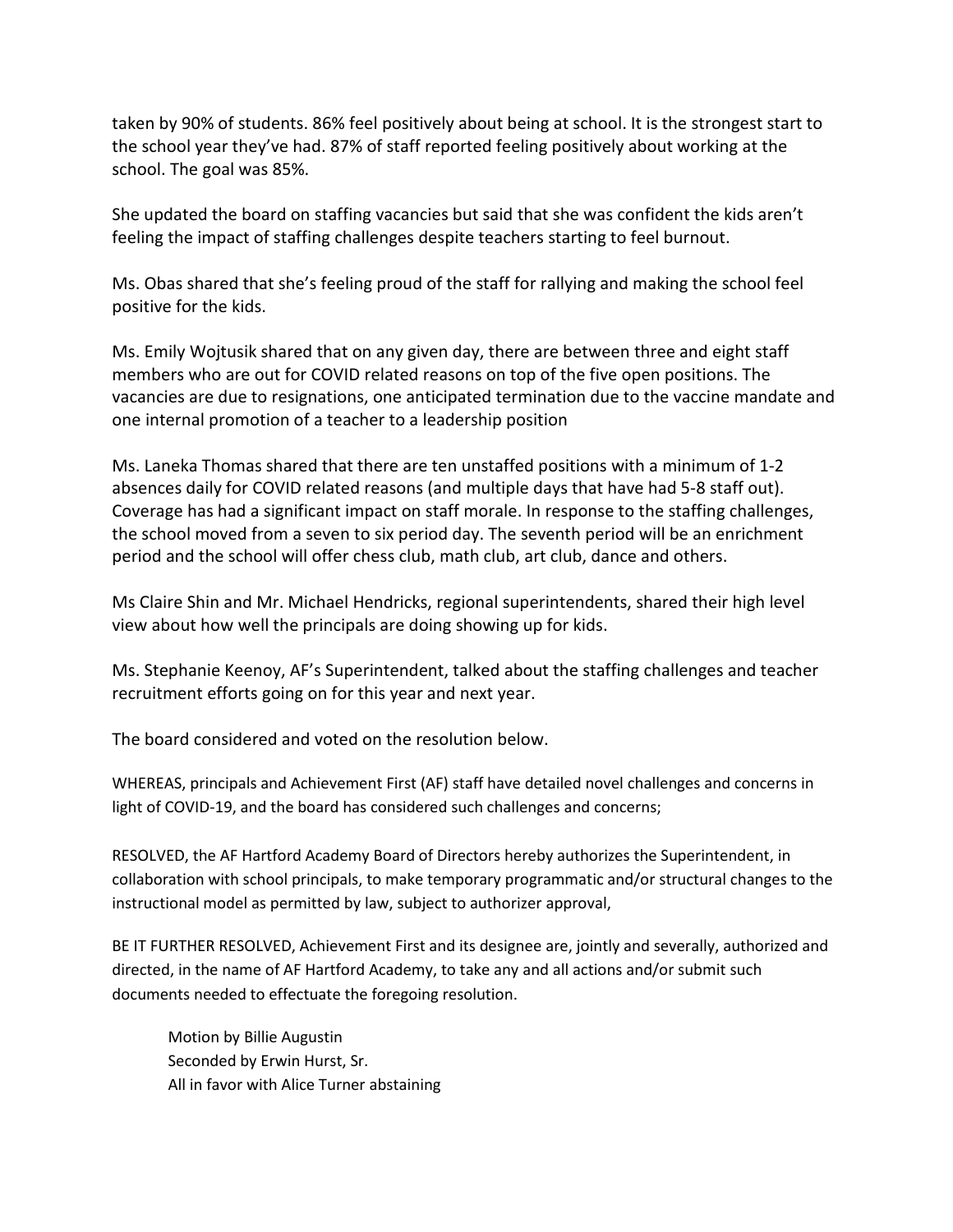# B. Interim Principal Hiring Process

The board discussed the desire to extend the period of approval for short term interim principals, as recommended by the principals and regional superintendents.

RESOLVED, the AF Hartford Academy Board of Directors hereby approves the following individuals to serve in the interim principal role for the schools indicated below, for a time not to exceed four weeks, between November 2, 2021 and June 30, 2022.

> AF Hartford High School: Jahki Manley, Jo-Ann Dominique AF Hartford Summit Middle School: Rochelle Collins AF Hartford Elementary School: Sueleidy Cruz Motion by Lisa Tanen-LaFontaine Seconded by Ja Hannah All in favor

C. AF Hartford Academy Board Manual

The board members had no questions or comments about the board manual.

RESOLVED, the AF Hartford Academy Board of Directors hereby approves the Board Manual as presented by Achievement First.

Motion by Erwin Hurst, Sr Seconded by Billie Augustin All in favor

# **V. Committee Reports**

A. Finance Committee

Neil Shah, AF's Chief Financial Officer, gave the finance report noting the year to date financials and balance sheet. Mr. Shah touched upon ESSER spending and the possibility of coming back to the board in January with an update on spending.

RESOLVED, the AF Hartford Academy Board of Directors hereby approves the financial report as presented.

Motion by Billie Augustin Seconded by Lisa Tanen-LaFontaine All in favor

B. Personnel Committee